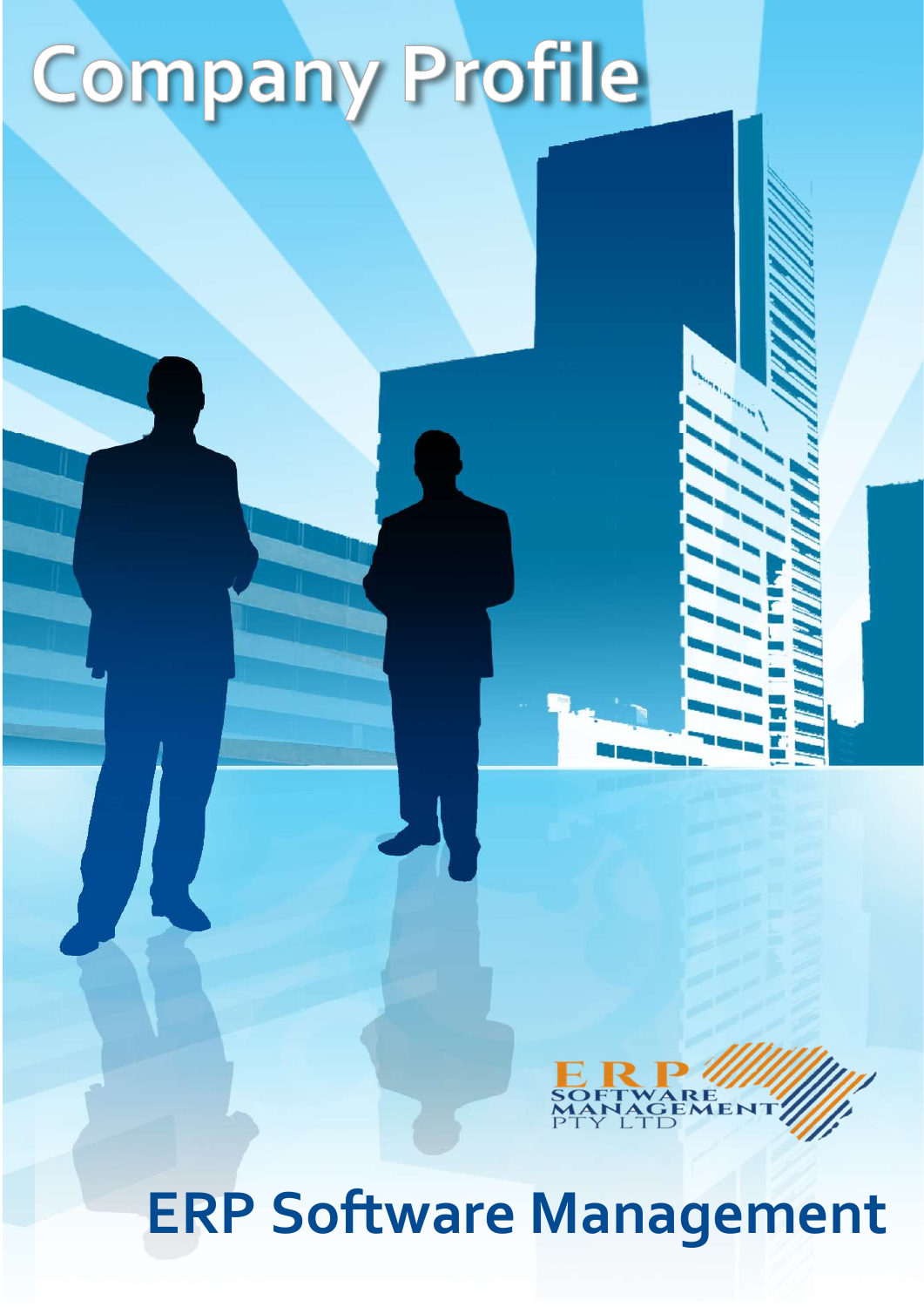# **CONTENTS**

## **OUR VISION**

"To deliver solutions that meet TRUE business needs. We focus on what is important to our customers, without losing sight of our business ideals. We form partnerships to establish a shared vision, passion, and accountability for success."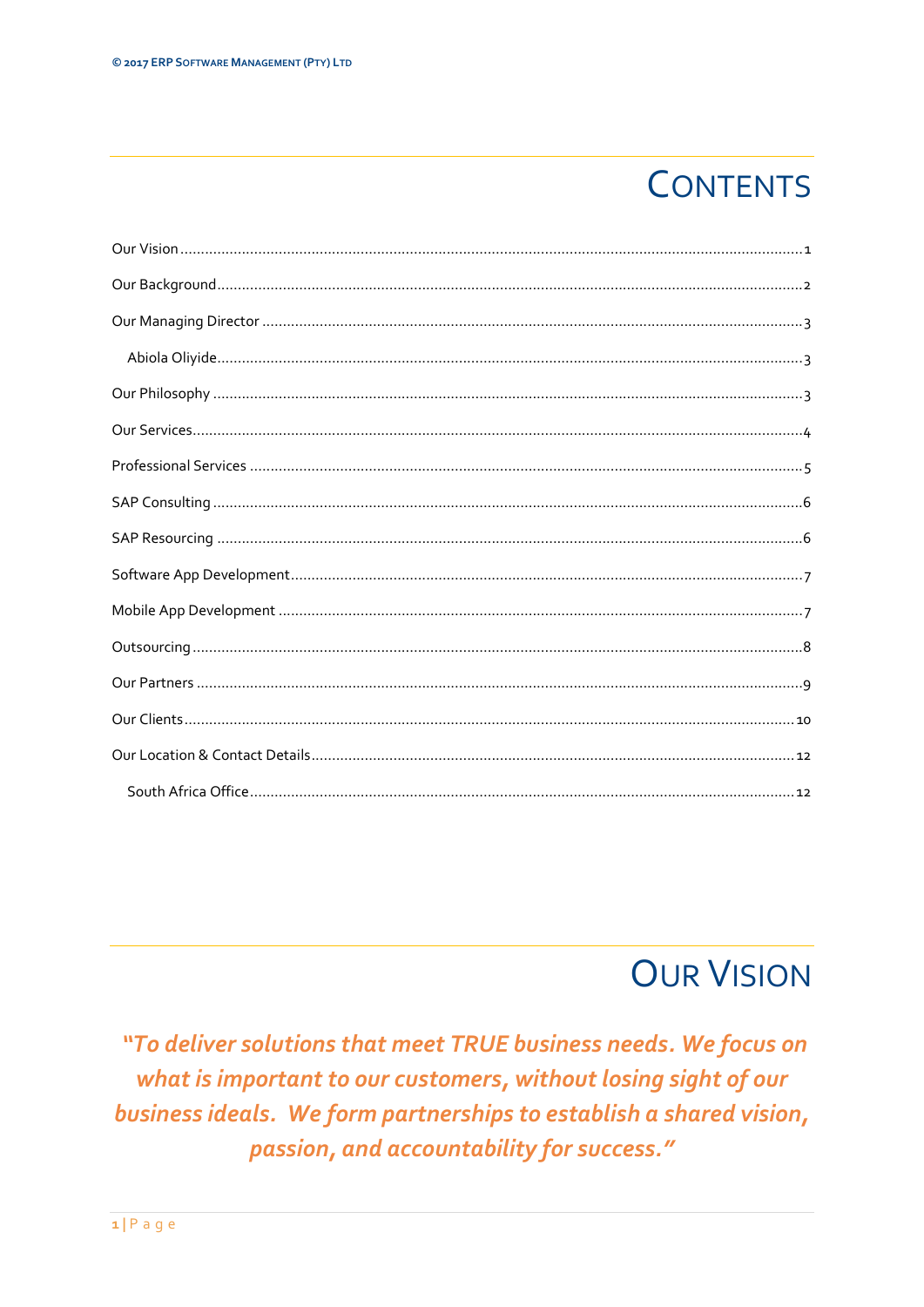#### OUR BACKGROUND

ERP Software Management was founded in 2014 by a vibrant SAP consultant with a strong financial background. ERP Software Management has become a leading provider for technology and business management software solutions in South Africa and throughout West Africa. We offer a solid foundation built by our management team with the skills and considerable experience they have accumulated over many years.

ERP Software Management provide fully customized, tailor-made and innovative



solutions to create a competitive advantage for businesses in South Africa and Africa at large. Our services include ERP customized solutions, software development, application modifications of ERP software systems, SAP implementation, 0utsourcing and placement.

ERP Software Management is a mission-oriented Information Technology hub, enabling customers from small and medium to large enterprise market spaces to obtain technological solutions designed to ensure the highest standards of business productivity and intelligence. ERP Software Management is a SAP Ecosystem Partner with SAP SE.

Our innovative portfolio of solutions presents limitless opportunities for customers to engage in strategic business planning, increase efficiencies and enhance business operations and processes. Additionally, ERP Software Management offers customers the advantage of carefully designed business applications and services delivered in accordance with their exact business model requirements by using the applicable IT industry standards. It is our highest priority to ensure that our comprehensive services meet the needs of the entire business's value chain. Our highly customizable, state-of-the-art business solutions will create distinctive competency to add significant value for business customers in the new economy.

What sets ERP Software Management apart from other technology services providers? Unsurpassed technological and business expertise, a rapid deployment capability, and unparalleled success in helping organizations move through the barriers of technology transition. ERP Software Management provides comprehensive solutions that will meet, and exceed, your expectations.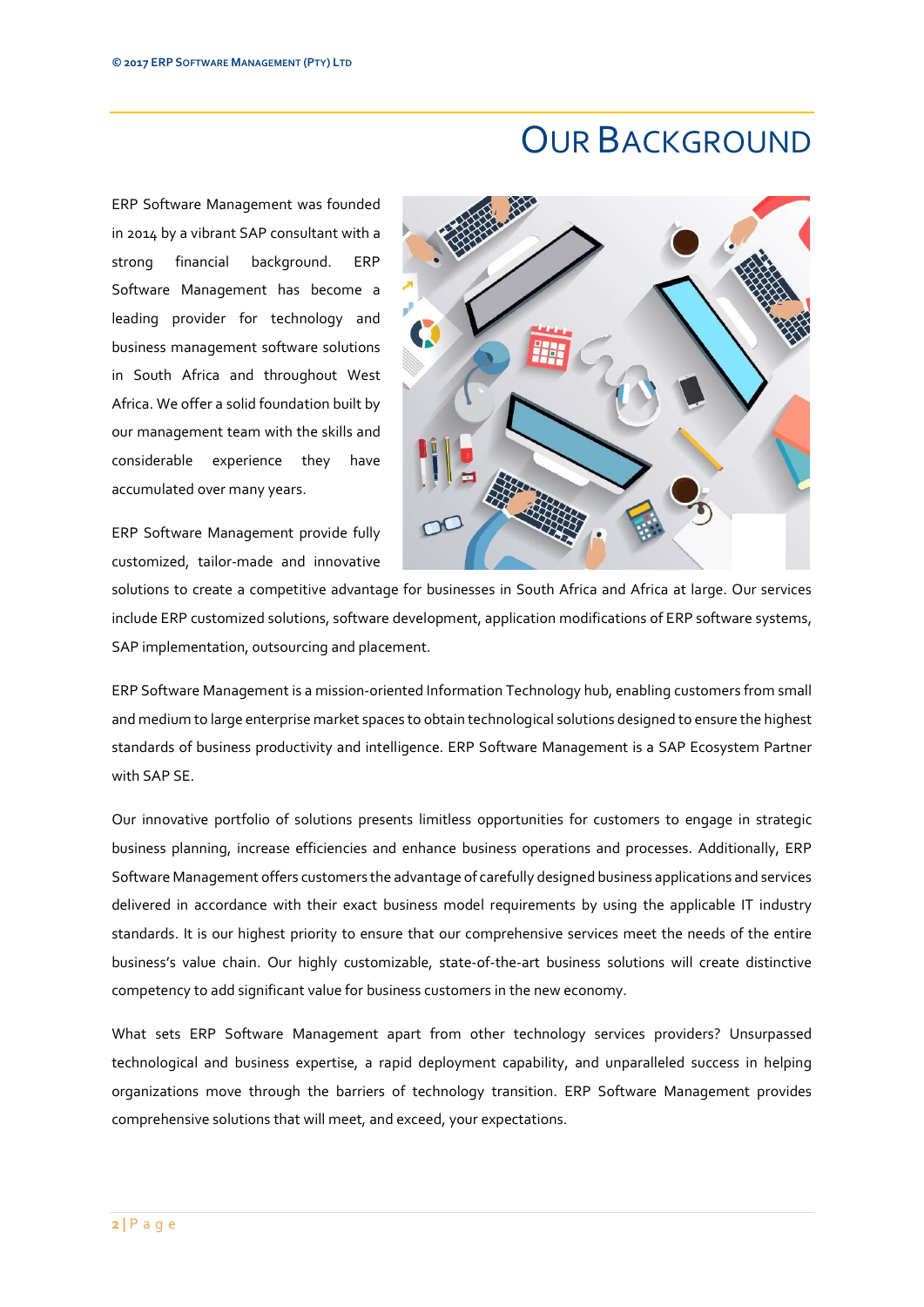## OUR MANAGING DIRECTOR

#### Abiola Oliyide

Co-founder of ERP Software Management, Abiola has more than 10 years in business process management and finance. Since 2006, Abiola has honed his craft in Business Management and Finance. He comes with extensive leadership experience from a variety of organizations, in addition to ten years' hands-on experience as a Functional SAP Consultant.



Abiola achieved a National Diploma in Accountancy at the Yaba College of Technology, Lagos, Nigeria. He also studied SAP Finance at the SAP Academy in

Woodmead, South Africa. Forever pursuing ways to further his education, skills and experience, Abiola is currently pursuing his Bachelor of Commerce with Honours in Accounting Science at the University of South Africa in order to become a Chartered Accountant (CA) SA.

#### OUR PHILOSOPHY

#### "Integrity, teamwork and excellence."

At ERP Software Management our reputation for integrity, honesty and accountability is essential to achieve our goal of being the best performing IT solution and outsourcing provider, the only company you can trust to provide you with qualified and experienced SAP consultants and IT professionals.

Our customers and stakeholders expect ERP Software Management and all of our employees to conduct business activities in accordance with the highest possible standards of ethical conduct. Guiding our day-to-day business dealings are our shared values of integrity, teamwork and excellence. These values motivate us and add meaning to our daily activities. They explain what we stand for, what culture we share and what guides our decisions.

ERP Software Management is dedicated to delivering professional services to customers. Our qualified and experienced team partners with our customers to establish a shared vision, passion, and accountability for success. Our philosophy of perfect customer service defines our culture and drives our success in technology and business management solutions for a growing and demanding economy such as South Africa and Africa at large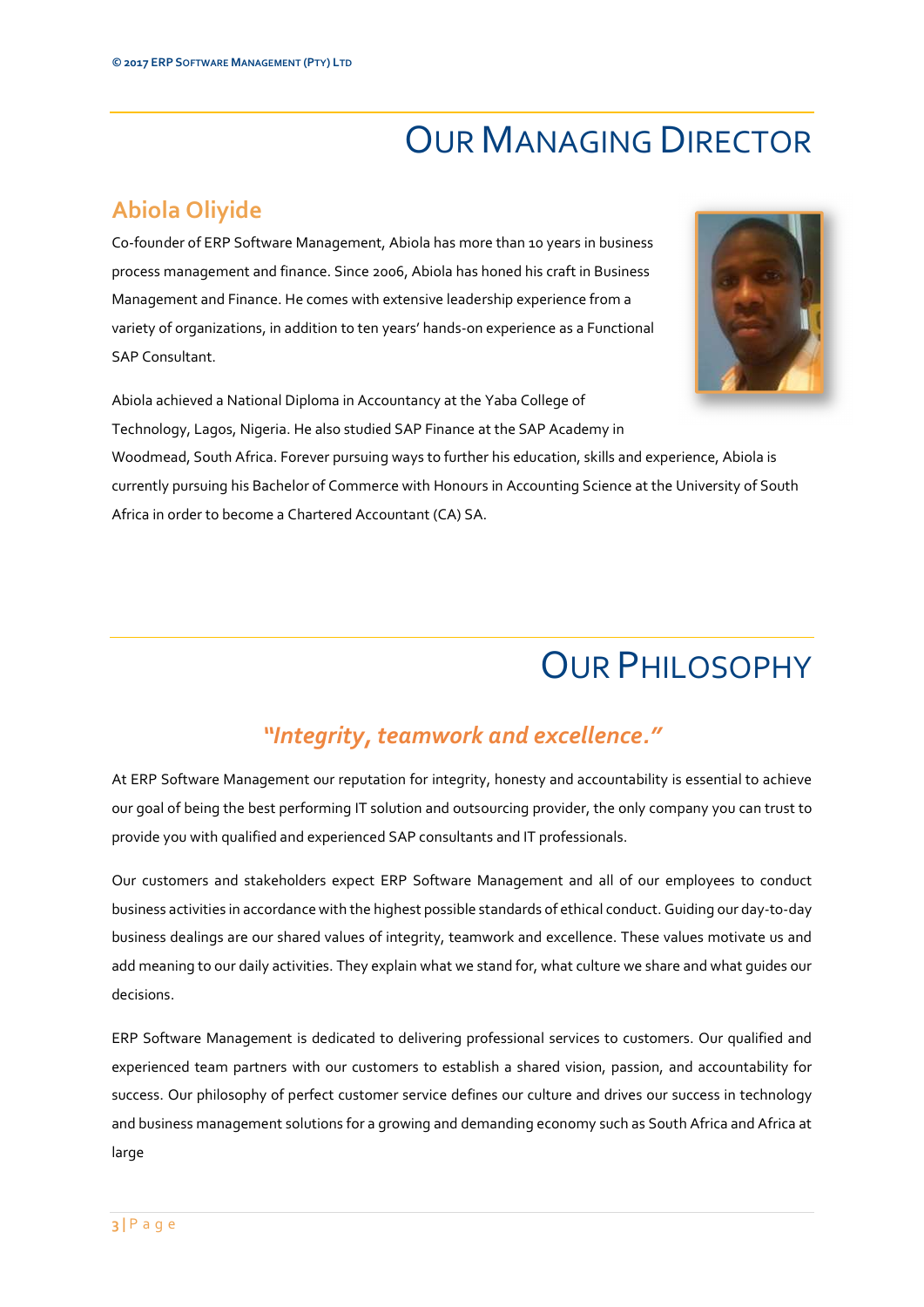

## **OUR SERVICES**

The core business of ERP Software Management can be divided into four channels. These combined create a comprehensive range of services, fully customizable to the customer's specific needs. The four service channels of ERP Software Management are:

- **•** Professional Services
- Software Development
- Outsourcing and Placement
- Corporate Branding
- **•** Cyber Security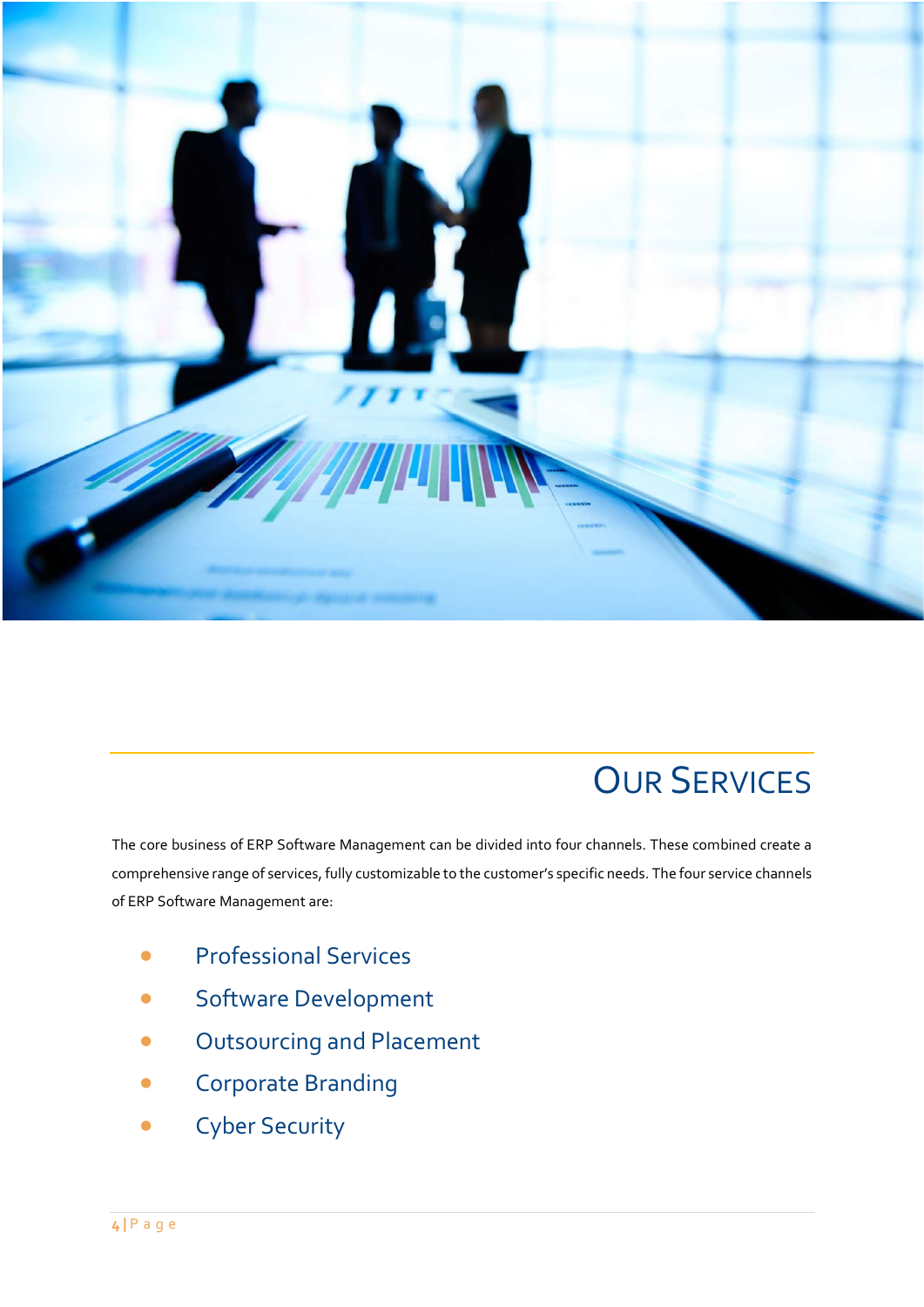# PROFESSIONAL SERVICES

At ERP Software Management, we understand the need for affordable and professional services that cater to businesses of many different sizes. We are here to help businesses streamline their resources and accelerate their profits by using affordable applications developed with our partners.

- **SAP Consulting**
- System Integration
- Business Process Management
- System Integration
- Data Migration
- Database Restore and Recovery

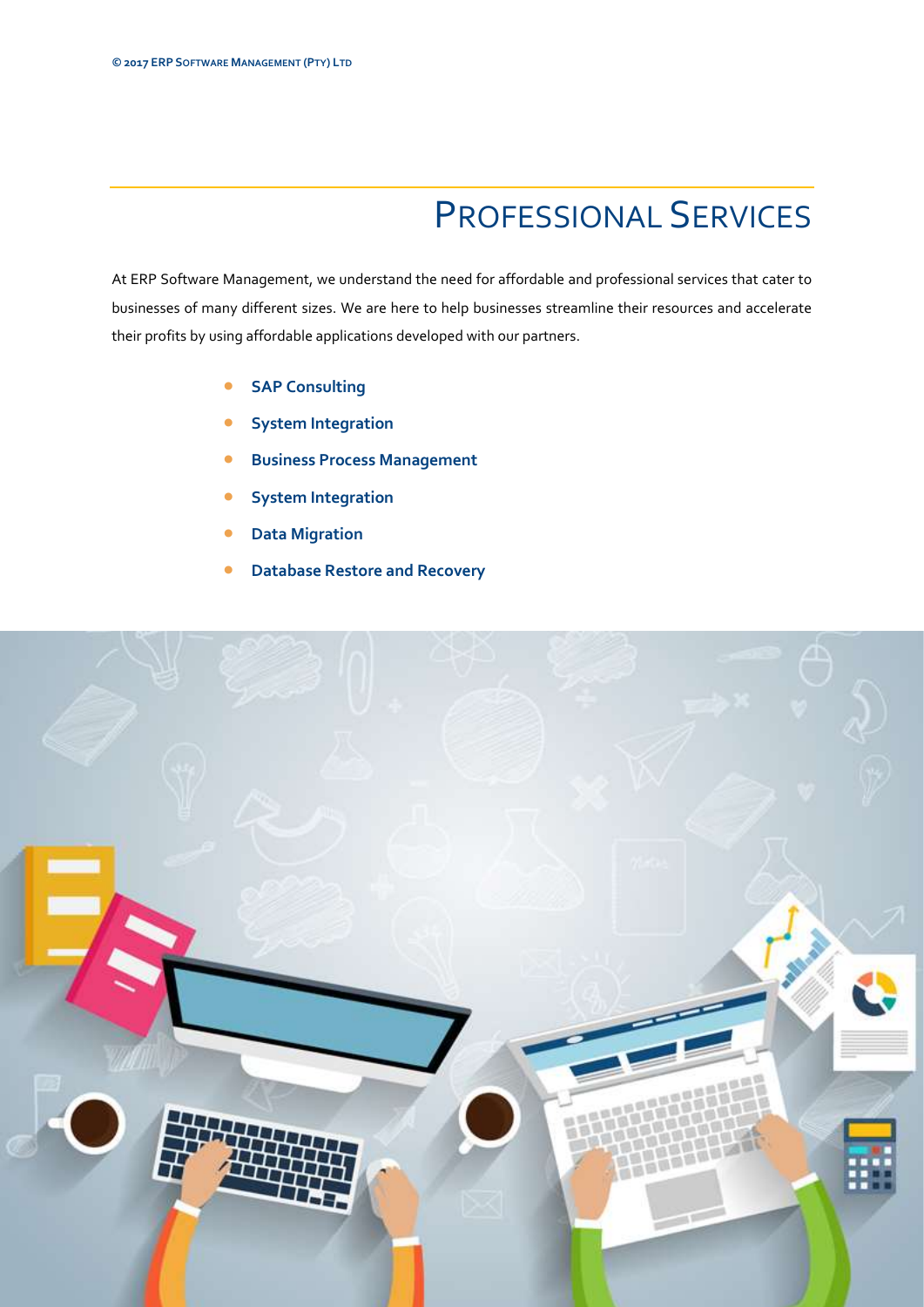## SAP CONSULTING

SAP is at the centre of today's technology revolution. The market leader in enterprise application software, SAP helps organisations fight the damaging effects of complexity; generate new opportunities for innovation and growth; and, stay ahead of the competition.

For over 40 years SAP has delivered enterprise solutions, such as SAP Business One and SAP Business All in One, to companies and organizations around the globe. More than 200,000 of the world's best-run businesses are SAP customers.

We have helped businesses run more efficiently through the use of world-class business software applications that help invent, commercialize and mainstream the products and services of the global economy. ERP Software Management can help streamline your business to accelerate your profit growth, by Sourcing Certified SAP Consultant, SAP Implementation, SAP Training and Support.

By listening closely in the consulting period, ERP Software Management is able to include your requests and specifications to ensure a smooth implementation process. As a SAP Partner, ERP Software Management possesses the skills and expertise you need to achieve a successful SAP Implementation.

#### SAP RESOURCING

ERP Software Management's core business is SAP resourcing either on an individual resource basis or as a SAP project team. We have certified, skilled and experienced consultants on our database that can take any project assignment in South Africa and, indeed, any part of Africa as a whole. Our SAP Consultants are all Certified with implementation and Training experience.

ERP Software Management supplies consultants on a time and materials basis, as well as on a fixed-term contract basis. The contract lengths available range from short term to yearly contracts. Our consultants are both functional and technical SAP resources, who also specialize in SAP Basis support and upgrades.

We supply functional and technical resources to our clients in a variety of sectors including manufacturing, retail, banking, automobile, oil, gas and mining. As a SAP Service partner, ERP Software Management are capable of delivering comprehensive SAP services to our client to make digital transformation possible.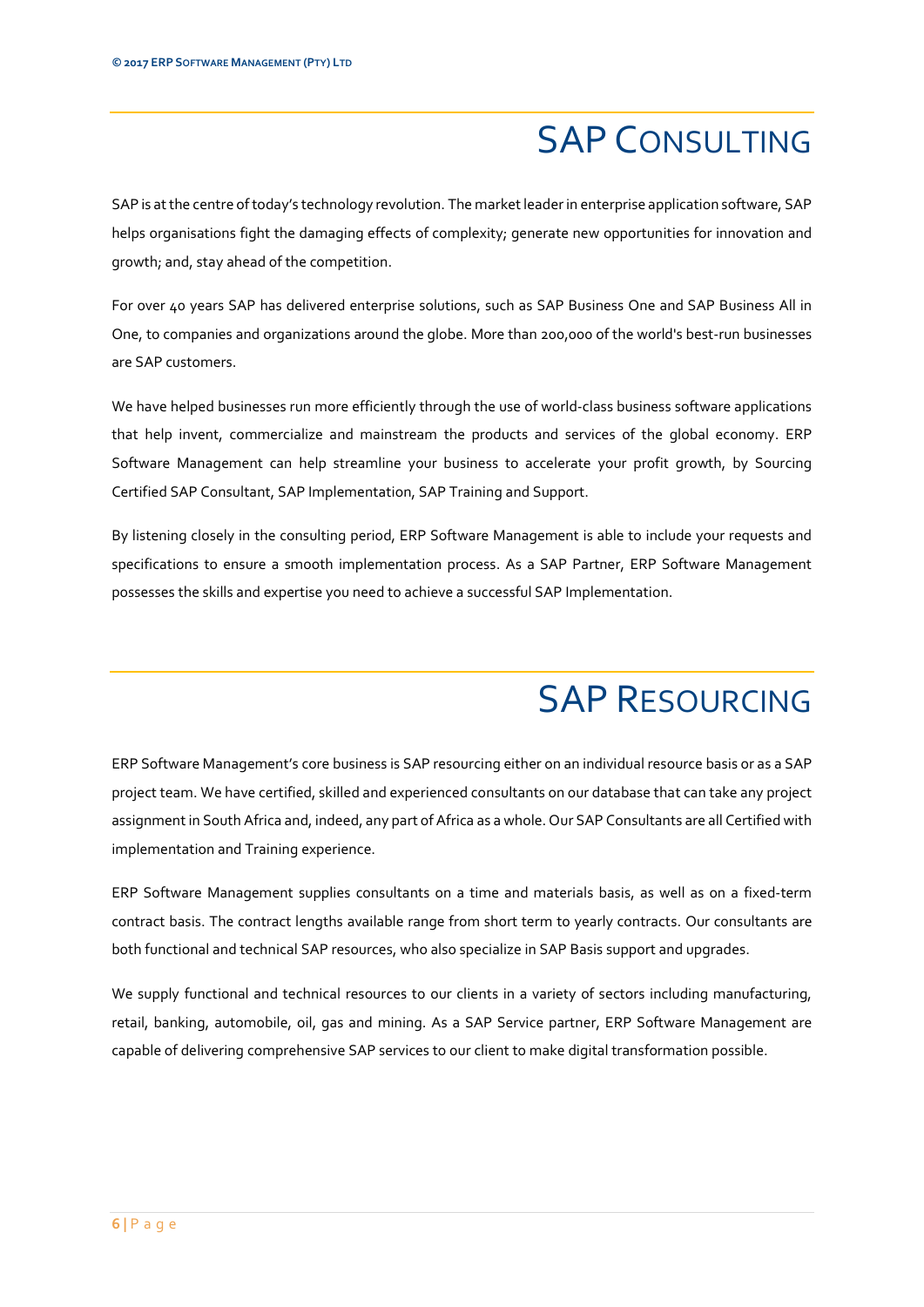#### SOFTWARE APP DEVELOPMENT

ERP Software Management delivers high-quality enterprise software and mobile apps to clients in South Africa and West Africa. Our professional team's divergent thinking and natural curiosity to discover new mobile development techniques motivates ERP Software Management to build apps that can be a profitable asset and revenue raiser for our clients.

ERP Software Management is the company you can trust with your software development. Our developers take their time on each and every project to ensure a smooth process for business and organizations, from



design, wireframe, development and testing through to deployment. We make use of programming languages including, but not limited to, JAVA, C++,HTML5,CSS and JQUERY

## MOBILE APP DEVELOPMENT

ERP Software Management specializes in custom Mobile App Development. Every project we undertake is fully customized to suit your business or organization. We implement a specific App Development approach in order to tailor our service to your exact needs.

#### Our approach to App Development:

- APP STRATEGY & CONCEPT: Get your idea out on paper.
- **WIREFRAME DESIGN:** See the flow of your app before we start with coding.
- **GRAPHIC DESIGN:** Develop a stunning design for your app.
- **DEVELOPMENT:** Have an experienced App Developer create the best app to achieve the results you need.
- TESTING: Extensive testing to ensure your app works the way you want it to, no matter the device you use.
- PUBLISH IN APP STORE & LAUNCH: Once you are happy with the app, it's time for us to launch it on the App Store.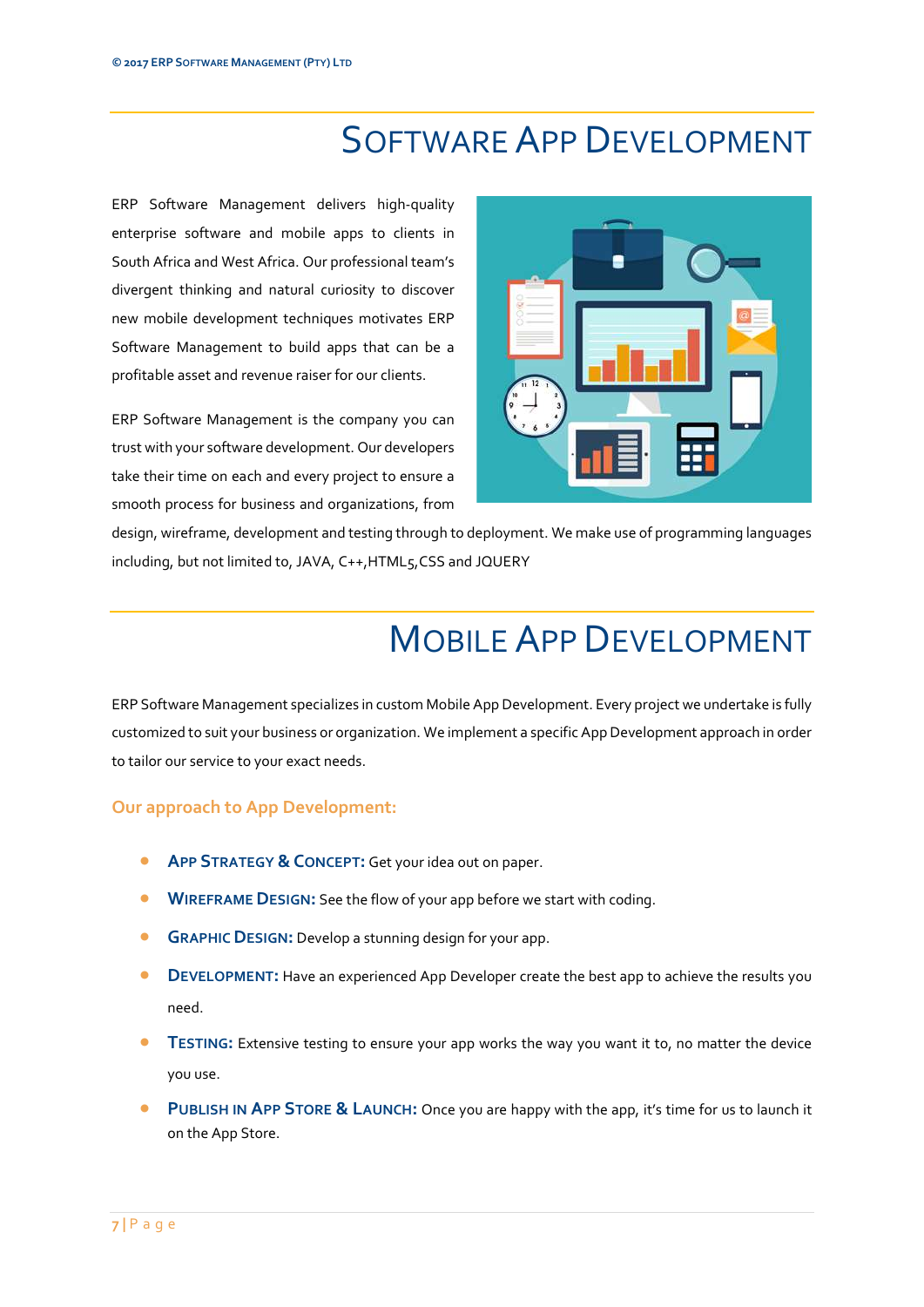#### **OUTSOURCING**

ERP Software Management can quickly find businesses both contract and permanent employees to meet their specific requirements. We can ensure you do not need to worry about getting projects completed in time by delivering qualified and skilled professionals for any position.

Our staffing department can provide Information Technology and SAP professionals as well as finance and management staff for any position from junior to executive., ERP Software Management can help cultivate SAP/IT resources rapidly and ensure the correct fit for each client's specific needs and objectives



#### **Contract**

We provide candidates for all kinds of assignments and projects. This includes long and short term contracts in varied fields such as SAP consultancy, finance, information technology and management. Positions range from entry to senior executive level.

#### Permanent

Permanent candidates are supplied according to customer specification for all levels and most divisions and disciplines in a business environment. Positions and packages range from junior entry level to senior project managers and product specialists.

ERP Software Management's extensive networks gives customers access to a large number of highly experienced and skilled professionals who have all been carefully screened. We always assess applicants thoroughly before suggesting a shortlist the top candidates to our clients.

#### CORPORATE BRANDING

At ERP Software Management, we understand the impact of branding on a business like yours. ERP Software Management provides corporate branding to any sized business to help revitalise your company's image and make it stand out from your competitors. We value our clients and treat them with the utmost respect, delivering above our clients' expectation. With each and every project, ERP Software Management's team of experienced developers and designers will only finalize the work once our client is 100% satisfied with our team's work.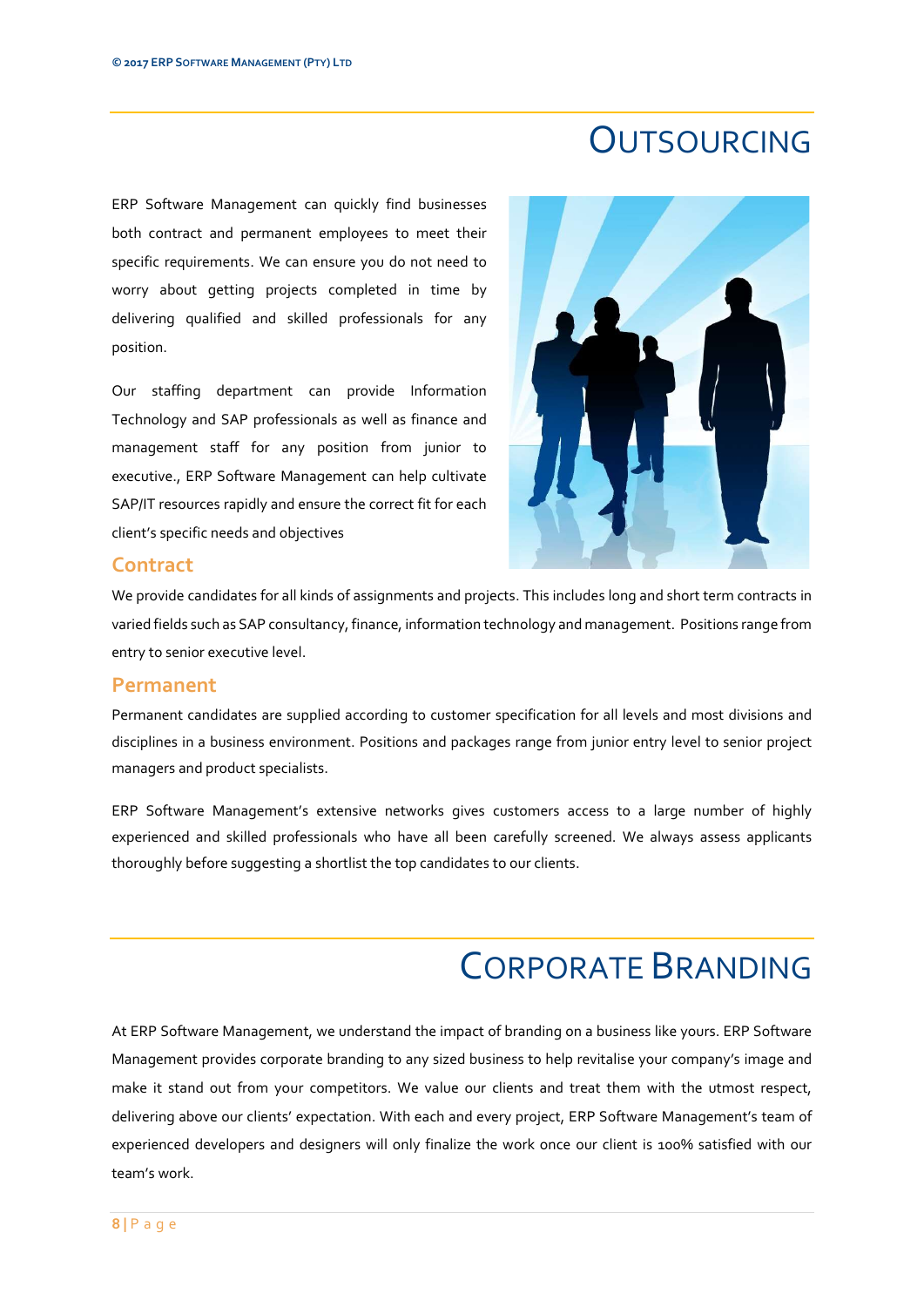# CYBER SECURITY

At ERP Software Management system security is very vital to us, we don't just develop and implement software we also make sure they are projected from hackers, Fraud, System Manipulation and more.

SAP systems and business-critical applications store the most critical corporate data that can at some point be used for espionage, sabotage or fraud purposes.

Unfortunately, because of extreme complexity and the high level of customization these applications are vulnerable to many attacks. Manual in-depth assessment of an SAP landscape is a very time-consuming process as, for example, there may be more than 400 user access control vulnerabilities and configuration issues just in one system.

Numerous general security solutions, from security scanners to Security Information and Event Management (SIEM), scarcely protect ERP System.

SAP security is a combination of 3 different areas: Vulnerability Management, Source Code Security and Segregation of Duties. Unique expertise is required to manage all of these areas together. Most solutions focused on SAP cover only a narrow set of issues.

#### OUR PARTNERS



SAP is at the centre of today's technology revolution. The market leader in enterprise application software, SAP helps organisations to fight the damaging effects of complexity; generate new opportunities for innovation and growth; and stay ahead of the competition. ERP Software Management is a proud SAP Service Partner, which enables us to design, build and implement SAP systems for our clients and make them "Run Better".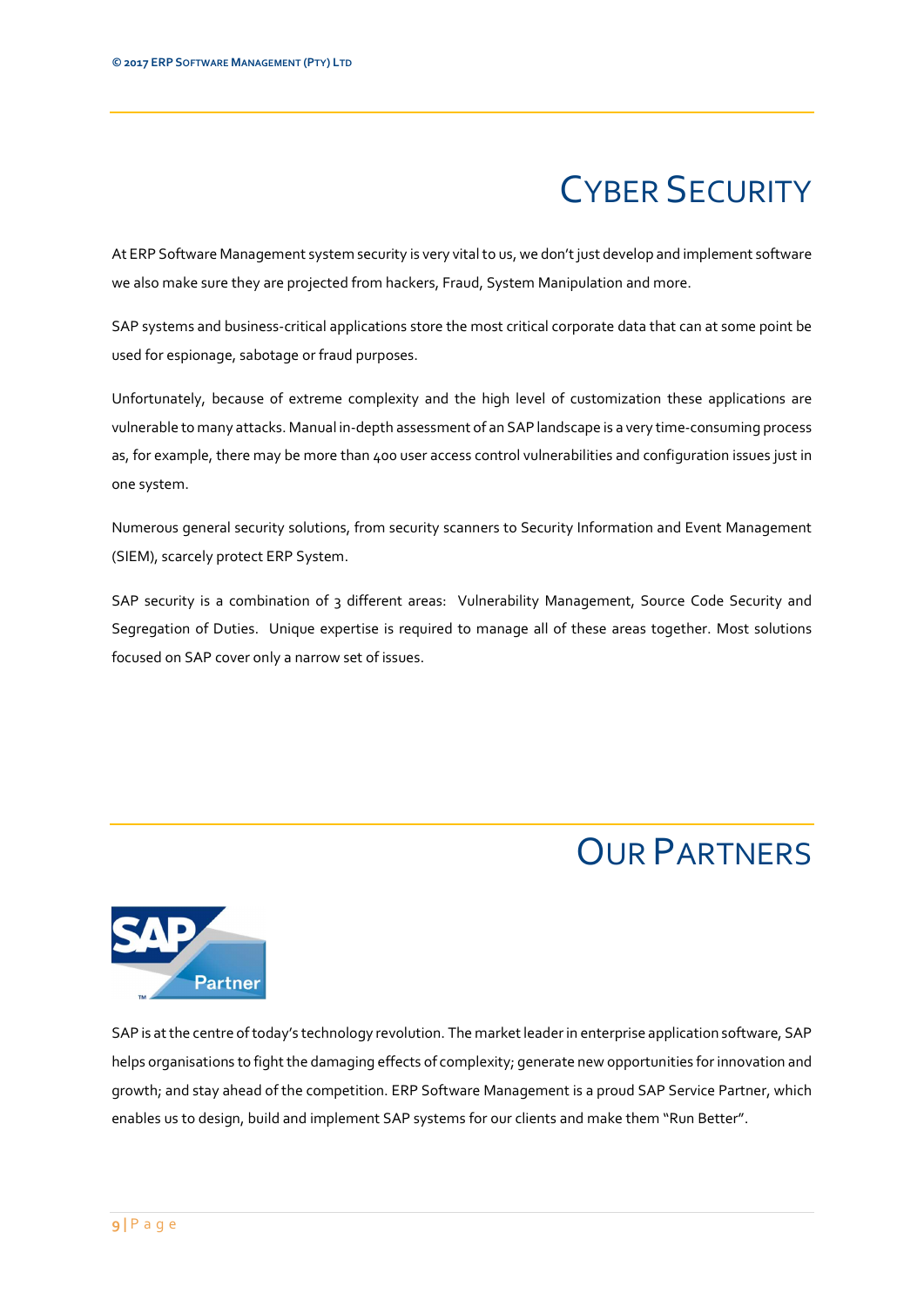

PSI services is a global leader in workforce solutions with over 70yars experience delivering successful testing programs to help people achieve success in their academic, personal and wok lives.

ERP Software Management partner with PSI to deliver result-oriented, Value-focused, and service-driven testing solutions with uncompromised integrity. Employers, governments, Professional associations, certifying and licensing bodies, and leading educational institutions trust us to deliver on our mission of helping people succeeds through testing excellence.



ERP Software Management partner with Microsoft as Authorised Education Partner to develop skills and employment within South Africa.

ERP Software Management provide the following Microsoft solution:

All Windows product, Training and Certification, Certification Voucher Bulk Purchase, All Office products, Microsoft Hardware, Outlook.com, Server and cloud, Windows Server, SQL Server, Visual Studio, Azure, MSDN (Microsoft Developer Network), small and midsize business, Enterprise and industry solutions



ERP Software Management is an Authorised Partner with CompTIA, this partnership enables us to deliver CompTIA certification and training both on site and our training centre.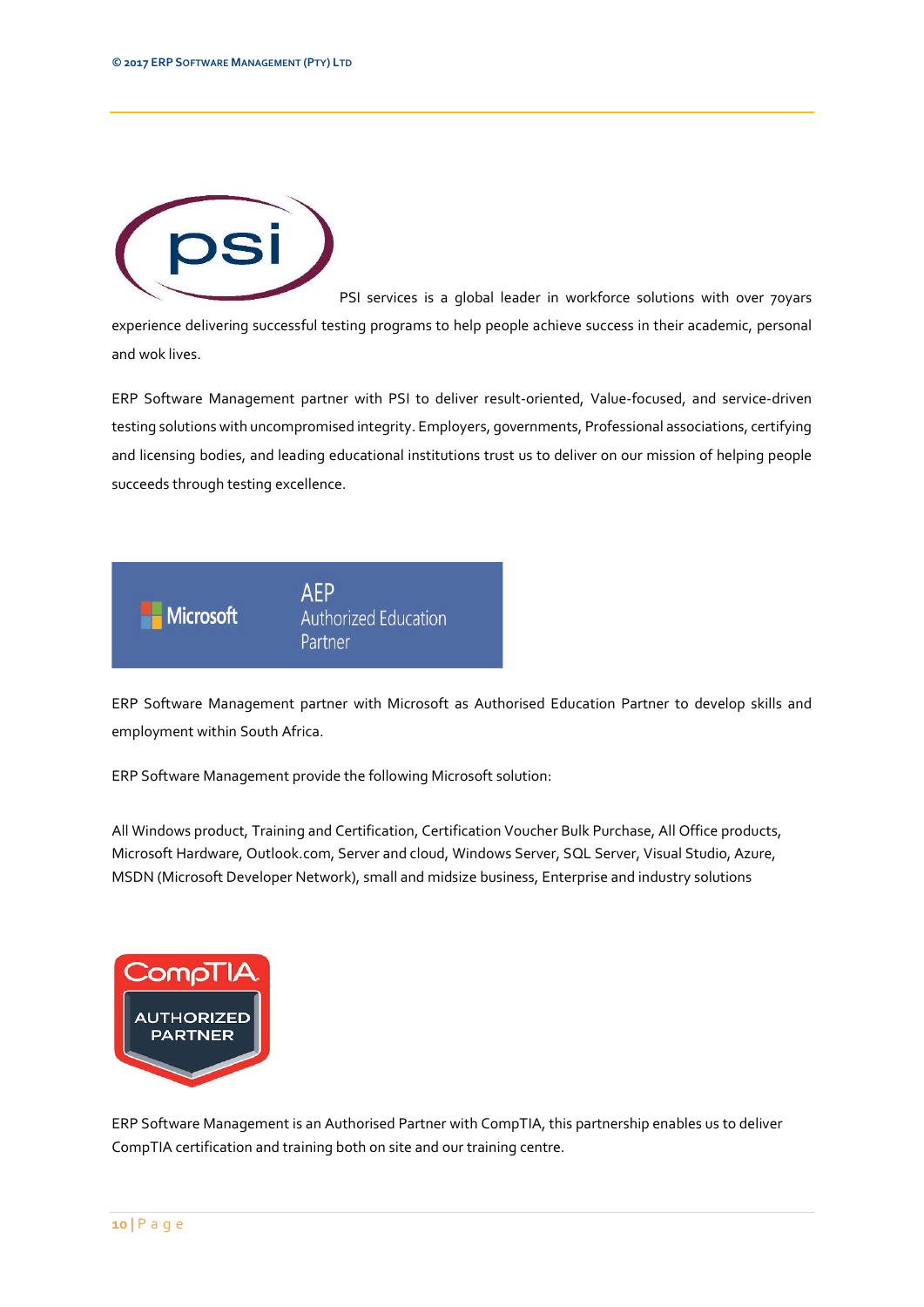## **OUR CLIENTS**